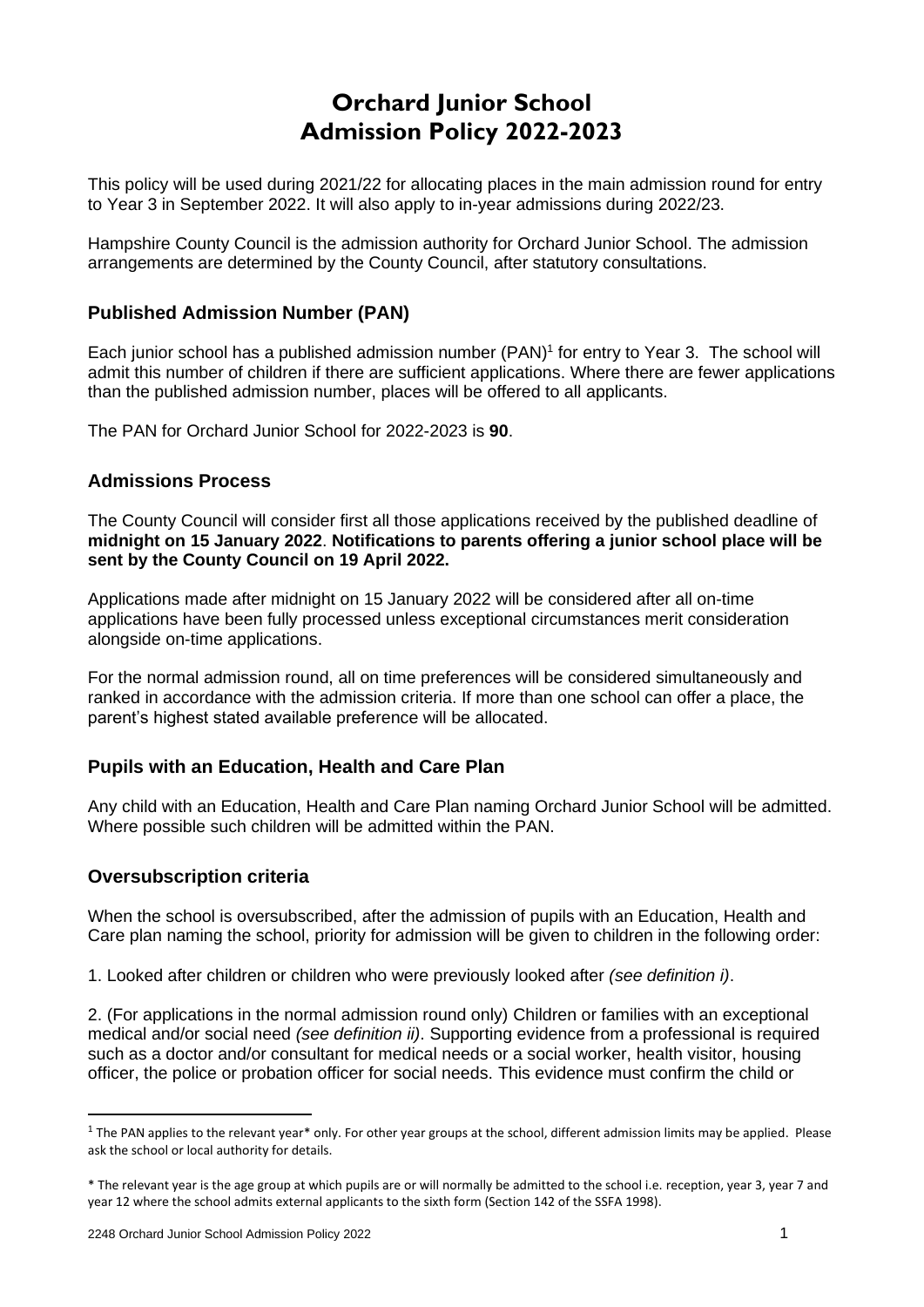family's medical or social need and why that need(s) makes it essential that the child attends Orchard Junior School rather than any other. If evidence is not submitted by the application deadline, the medical and/or social need cannot be considered.

3. Children of staff *(see definition iii)* who have, (1) been employed at Orchard Junior School for two or more years at the time at which the application for admission to the school is made, or (2) have been recruited to fill a vacant post for which there is a demonstrable skill shortage.

4. Children living **in** the catchment area *(see definition iv)* of Orchard Junior School who at the time of application have a sibling *(see definition v)* on the roll of Orchard Junior School or the linked infant school, Orchard Infant School, who will still be on roll at the time of admission. [See 7 for additional children who may be considered under this criterion.]

5. Children living **out** of the catchment who were allocated a place at the linked infant school, Orchard Infant School, in the normal admission round in a previous year because the child was displaced *(see definition vi)* from the catchment school for their address, and they remain living in the catchment area.

6. Other children living **in** the catchment area of Orchard Junior School.

7. Children living **out** of the catchment area who at the time of application have a sibling *(see definition v)* on the roll of Orchard Junior School or the linked infant school, Orchard Infant School, who will still be on roll at the time of admission. [Where a sibling was allocated a place at Orchard Junior School or Orchard Infant School in the normal admission round in a previous year because the child was displaced *(see definition vi)* from the catchment school for their address, the application will be considered under 4, above, subject to the siblings still living in the catchment area for the school from which they were displaced. In future normal admissions rounds a younger sibling will be considered to have been displaced where they were allocated a place at Orchard Junior School or Orchard Infant School under this criterion as a consequence of their elder sibling's displacement and are still living in the catchment area for the school from which they were displaced].

8. Children living **out** of the catchment area who at the time of application are on the roll of the linked infant school, Orchard Infant School.

9. Other children.

#### *Definitions*

(i) Looked after children are defined as those who are (a) in the care of a local authority, or (b) being provided with accommodation by a local authority in the exercise of their social services functions (see the definition in section 22(1) of the Children Act 1989). Previously looked after children are those who were looked after but immediately after being looked after became subject to an adoption order, child arrangements order, or special guardianship order. An adoption order is an order under section 46 of the Adoption and Children Act 2002 or section 12 of the Adoption Act 1976. Child arrangements orders are defined in section 8 of the Children Act 1989, as amended by section 12 of the Children and Families Act 2014. Child arrangements orders replace residence orders and any residence order in force prior to 22 April 2014 is deemed to be a child arrangements order. Section 14A of the Children Act 1989 defines a 'special guardianship order' as an order appointing one or more individuals to be a child's special guardian (or special quardians).

(ii) Applicants will only be considered under this criterion if on the application form (online or paper) they have ticked the appropriate box explicitly indicating that they wish for their application to be considered under medical / social need. 'Medical need' does not include mild medical conditions, such as asthma or allergies. 'Social need' does not include a parent's wish that a child attends the school because of a child's aptitude or ability or because their friends attend the school or because of routine childminding arrangements. Priority will be given to those children whose evidence establishes that they have a demonstrable and significant need to attend a particular school. Equally this priority will apply to children whose evidence establishes that a family member's physical or mental health or social needs mean that they have a demonstrable and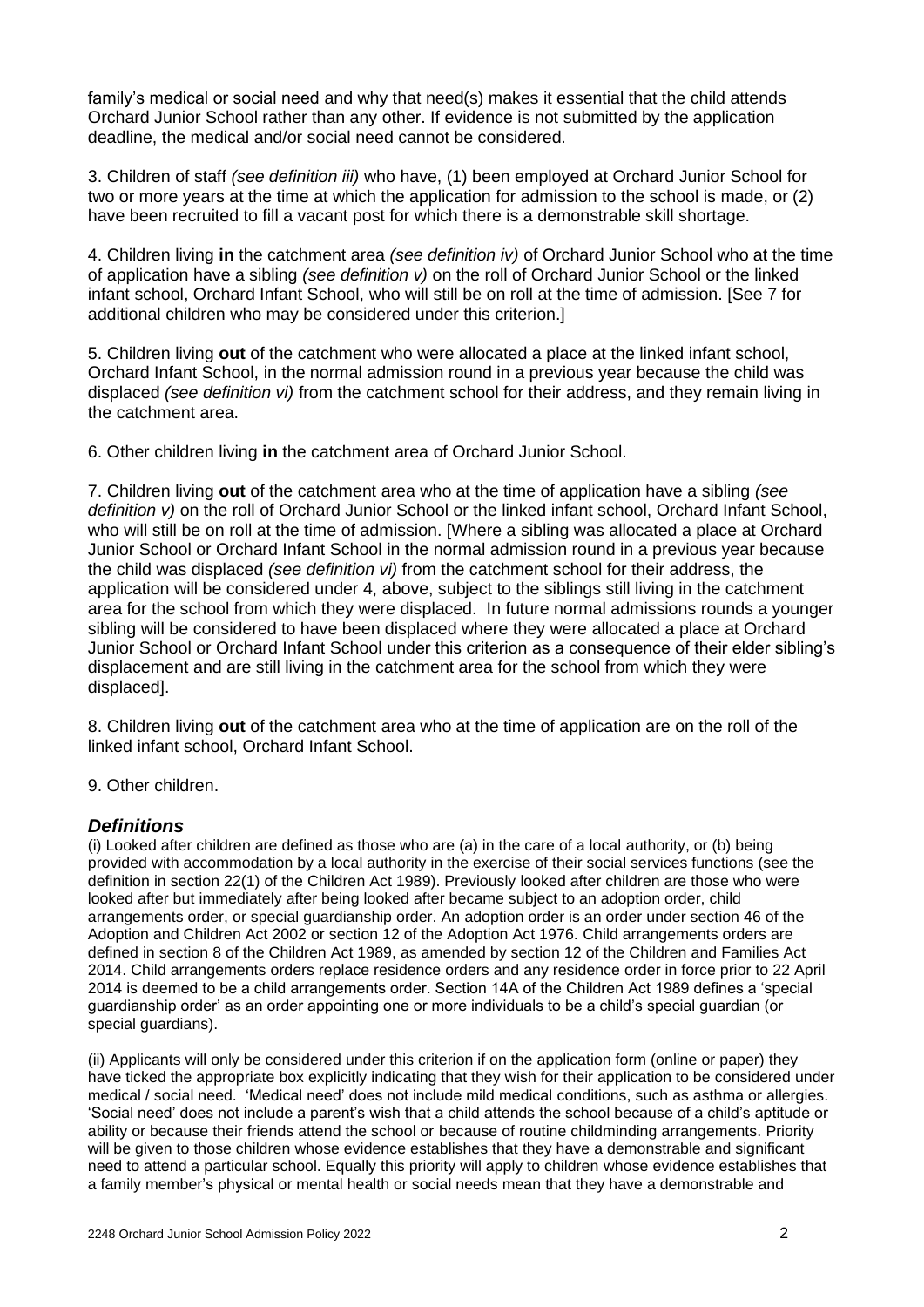significant need to attend a particular school. Evidence must confirm the circumstances of the case and must set out why the child should attend a particular school and why no other school could meet the child's needs. Providing evidence does not guarantee that a child will be given priority at a particular school and in each case a decision will be made based on the merits of the case and whether the evidence demonstrates that a placement should be made at one particular school above any other.

(iii) 'Staff' includes all those on the payroll of the school who (specific to clause (1)) have been an employee continuously for two years at the time of application. 'Children of staff' refers to situations where the staff member is the natural parent, the legal guardian or a resident step parent.

(iv) A map of the school's catchment area can be viewed on the school's details page on the Hampshire County Council website [www.hants.gov.uk/educationandlearning/findaschool.](http://www.hants.gov.uk/educationandlearning/findaschool)

(v) 'Sibling' refers to brother or sister, half brother or half sister, adoptive brother or adoptive sister, foster brother or foster sister, step brother or step sister living as one family unit at the same address. It will also be applied to situations where a full, half or adopted brother or sister are living at separate addresses. Criteria 4 and 7 include children who at the time of application have a sibling for whom the offer of a place at Orchard Junior School or the linked infant school, Orchard Infant School, has been accepted, even if the sibling is not yet attending.

(vi) 'Displaced' refers to a child who was refused a place at the catchment school in the normal admissions round having named it in the application and was not offered a higher named preference school.

## **Tie-breaker**

If the school is oversubscribed from within any of the above categories, straight line distance will be used to prioritise applications; applicants living nearer the school have priority. Distances will be measured from the Ordnance Survey home address point to the school address point using Hampshire County Council's Geographic Information Systems (GIS). Distances to multiple dwellings will give priority to the ground floor over the first floor and so on. On individual floors, distances will be measured to the stairs leading to the communal entrance. Where two or more applicants are equidistant, random allocation will be used to allocate the place. An explanation of the random allocation procedure is available on the County website.

# **Additional Information**

#### **Permanent Residence**

The child's permanent residence is where they live, normally including weekends and during school holidays as well as during the week, and should be used for the application. The permanent address of children who spend part of their week with one parent and part with the other, at different addresses, will be the address at which they spend most of their time.

#### **Multiple births**

Where a twin or child from a multiple birth is offered the last place available within the PAN, any further twin or child of the same multiple birth will also be offered a place, if the parents so wish, even though this may raise the number in the year group above the school's PAN.

#### **Fair Access placements by the local authority**

Outside the normal admission round, it may sometimes be necessary for a pupil to be placed by the local authority, or a local placement panel acting on behalf of the authority, in a particular school even if there is a waiting list for admission. Such placements will be made in accordance with Hampshire County Council's Fair Access Protocol. The Protocol is based on legislation and government guidance.

#### **Waiting lists**